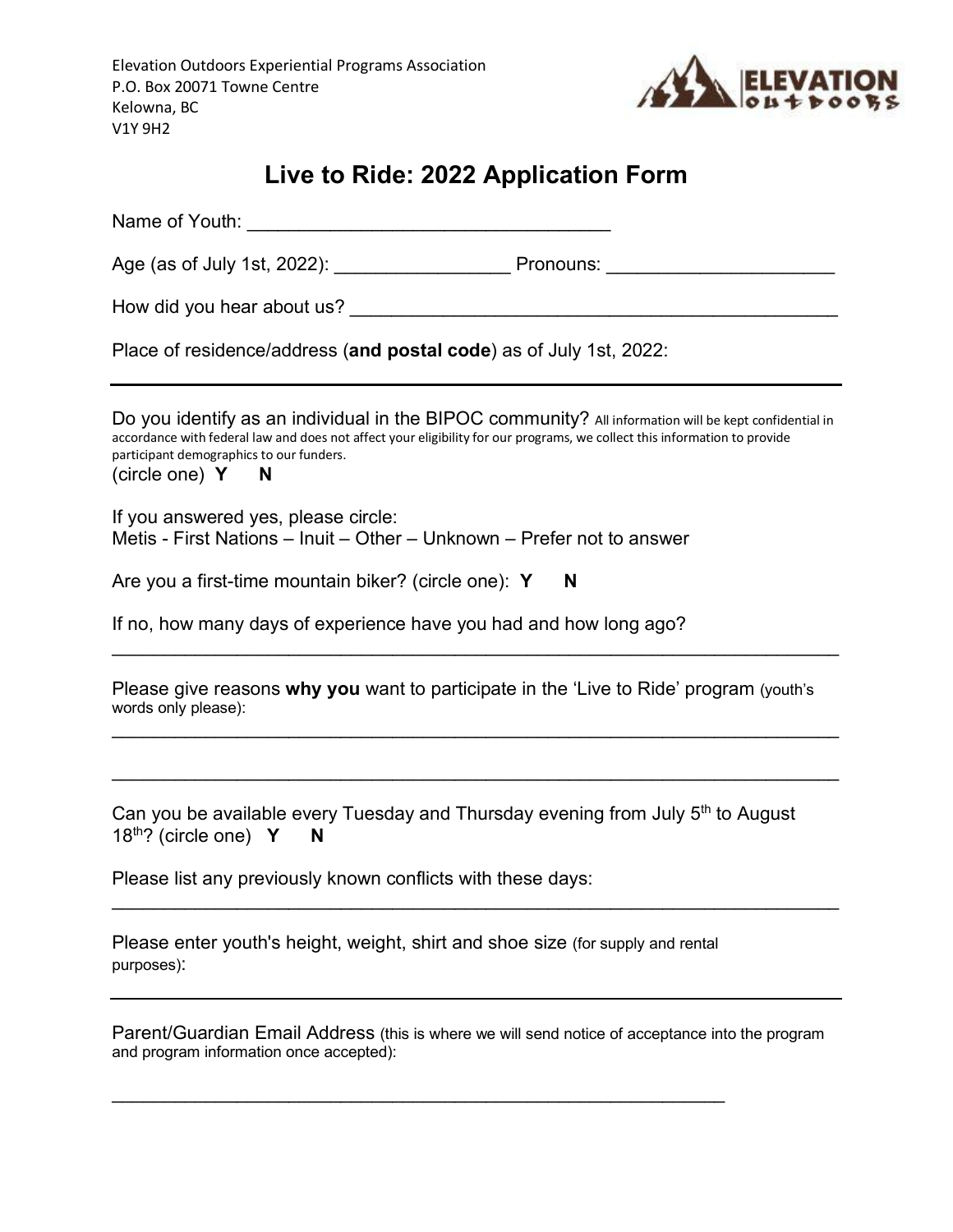Elevation Outdoors Experiential Programs Association P.O. Box 20071 Towne Centre Kelowna, BC V1Y 9H2



## **Pick Up Location**

Please indicate which of our central locations you would like to be picked up and dropped off at, for transport to the mountain:

- Xtreme Theatre West Kelowna parking lot (beside Dairy Queen)
- \_\_ Orchard Park bus loop
- Rutland Shell (Gerstmar and Hwy 33)
- $\overline{\phantom{a}}$  Rutland 7-11 (Rutland Rd and Hwy 33)

## **Type of Spot**

Please indicate the type of spot you are applying for:

Paid spot (\$450/participant - invoice will be sent once participant has been accepted into the program)

\_\_ Full scholarship spot (please attach proof of eligibility, see below)

Partial scholarship spot (if you are not eligible for a full scholarship seat but would like to inquire about partial support, please select this option and we will follow up with you to discuss options!)

\* If applying for a scholarship seat, please email proof of eligibility to programs@elevationoutdoors.ca.

To see our eligibility criteria, and approved documents, please visit http://www.elevationoutdoors.ca/programs/ (and scroll down on the web page).

## **Google Calendar Sharing**

Elevation Outdoors has permission to share Google Cal dates with my and/or my child's email address (leave blank if not interested).

Parent's email address: **Example 2018** 

Youth's email address: \_\_\_\_\_\_\_\_\_\_\_\_\_\_\_\_\_\_\_\_\_\_\_\_\_\_\_\_\_\_\_\_\_\_\_\_\_\_

Initial I give permission to Elevation Outdoors to contact me about future programs and opportunities that come available.

Initial\_\_\_\_\_\_\_ I give permission for Elevation Outdoors to provide my contact information to the Canadian Tire Jumpstart Foundation. As partial funders for this program they like to be able to contact you directly with future opportunities.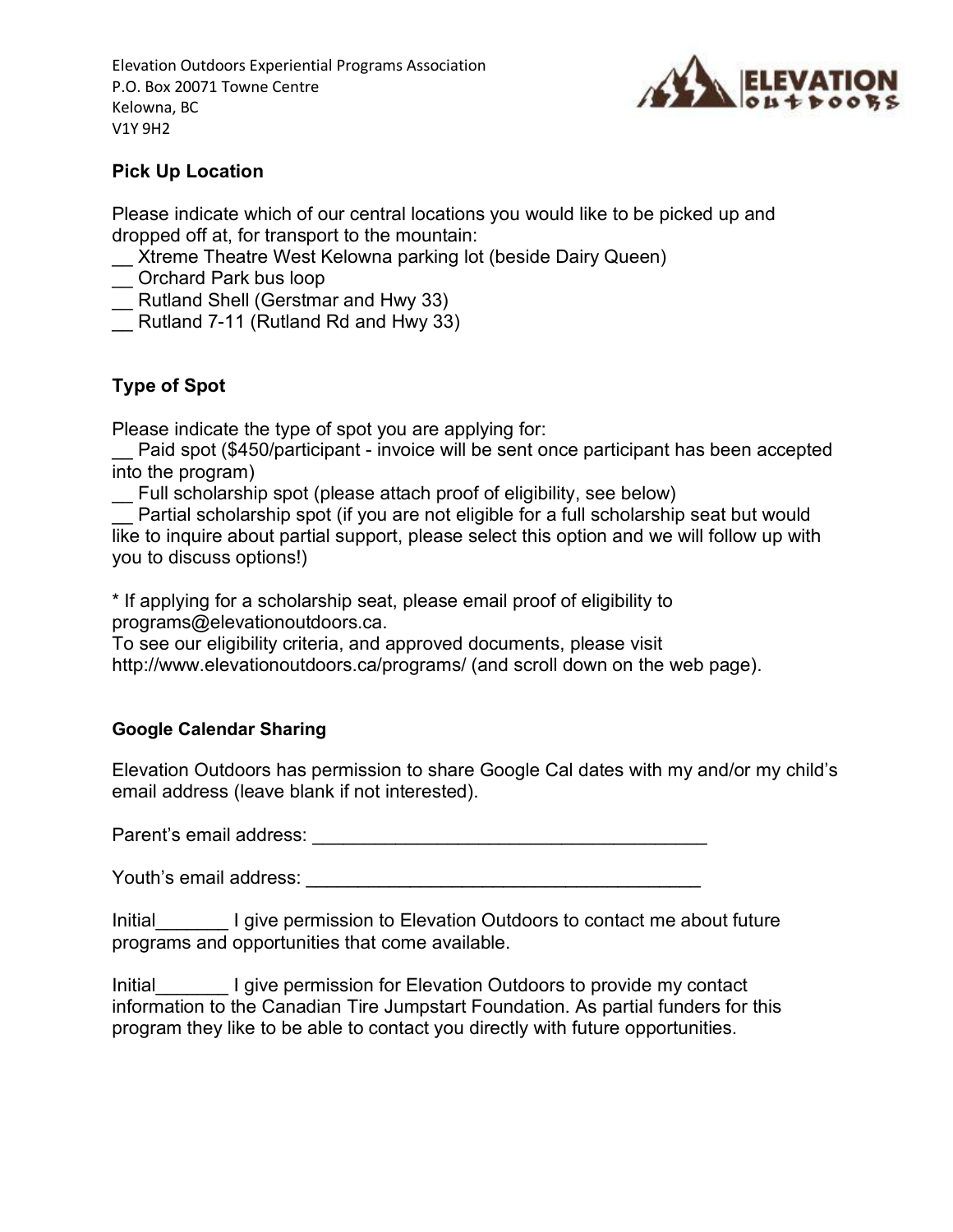

### **Permission to Participate in Elevation 'Live to Ride' Program 2022**

Dear parent or legal guardian,

Elevation Outdoors is running a program called 'Live to Ride' over the summer for youth in the local area.

The program involves teaching young people to mountain bike starting from the elementary level. It will be using various terrain within the Okanagan valley, including cross country and downhill mountain biking. The program also involves reflecting upon these experiences and using it as a metaphor for life experiences and learning. It will run for 8 weeks during summer on Tuesday and Thursday evenings. The participants will go to Big White for downhill riding twice during the program for a full day as well.

This letter is to inform you of the program and the expressed interest, and also of the inherent risks in the activity of mountain biking. On my behalf, and on the behalf of any minor children participating in these activities, for whom I am legally responsible, I agree to the following: ASSUMPTION OF RISKS: I am aware and understand that MOUNTAIN BIKING activities involve many risks, dangers and hazards, including but not limited to the following: I acknowledge and accept that mountain biking involves risks, dangers and hazards in addition to those normally associated with bicycle riding and that injuries are a common and expected part of mountain biking. The Live to Ride program may take place on steep and rugged terrain and will expose the rider to many risks, dangers and hazards. The terrain may be un-inspected, uncontrolled and unsafe due to constantly changing conditions. The inherent risks, hazards and dangers include but are not limited to the following: collision with other riders, vehicles, bicycles, trees, tree stumps, tree wells or other objects; fences and other man-made structures; mechanical failure of equipment; rapid and uncontrolled acceleration on hills and inclines; changing weather conditions; unsafe terrain including steep or slippery sections, cliffs, rocks, holes, or crevices; extreme variation in cycling terrain; encounters with domestic and non-domestic animals; falling or being thrown off the mountain bike; negligence on the part of the Elevation Outdoors – including the failure to protect the participant from the risk, dangers and hazards of mountain biking or to predict the whether the terrain is safe for mountain biking; negligence of other riders. I understand and acknowledge that no amount of caution, experience and instruction can eliminate all of the risks involved and I freely assume all such risks, dangers and hazards and the possibility of personal injury, death, property damage and damages or loss resulting therefrom.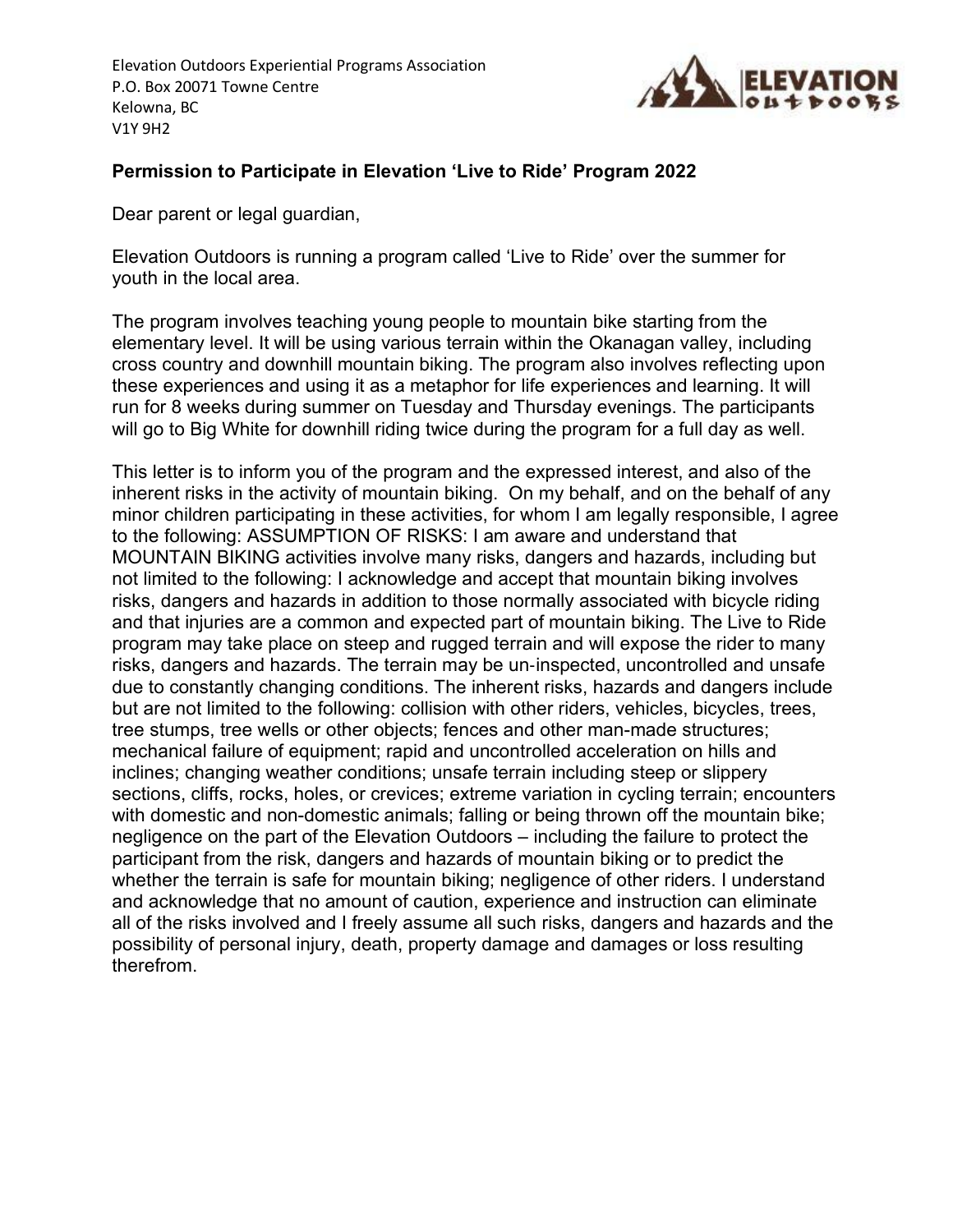Elevation Outdoors Experiential Programs Association P.O. Box 20071 Towne Centre Kelowna, BC V1Y 9H2



I understand and acknowledge that no amount of caution, experience and instruction can eliminate all of the risks involved and I freely assume all such risks, dangers and hazards and the possibility of personal injury, death, property damage and damages or loss resulting therefrom.

Elevation is requesting that you fill out the form below stating that you have read and are aware of the inherent risks of this activity, before your child is permitted to participate in the program. We are also requesting that you fill out the attached medical form with all relevant details and BC medical numbers.

Please be assured that all appropriate safety measures and risk management practices will be exercised while the program is being delivered. Helmets are mandatory. Body armour will also be worn on the downhill days. Participants will be supervised during all bike trips, and 'black' or most difficult runs will not be utilized unless appropriate skill has been demonstrated beforehand. It is our intention to create a lasting, learning experience for the young people involved and we will be taking their safety very seriously.

Sincerely, Mike Greer **Facilitator** 

**I have read the attached letter and understand the inherent risks in the activity of snowboarding, as well as the risks of participating in the program. I give my child permission to participate in this program with this in mind.**

Name of parent/guardian: \_\_\_\_\_\_\_\_\_\_\_\_\_\_\_\_\_\_\_\_\_\_\_\_\_\_\_

**Signature of parent/guardian**: \_\_\_\_\_\_\_\_\_\_\_\_\_\_\_\_\_\_\_\_\_\_\_\_\_\_\_\_\_\_\_\_\_\_\_\_\_\_

| <b>Signature of Participant:</b> |  |
|----------------------------------|--|
|                                  |  |

Date:  $\Box$ 

#### **Video and Photographs**

Elevation Outdoors has permission to use my or my child's photograph/video/audio recordings to promote the organization. I understand that the images may be used in various formats not limited to print publications, online publications, presentations, websites, and social media.

**Yes No Initial\_\_\_\_\_**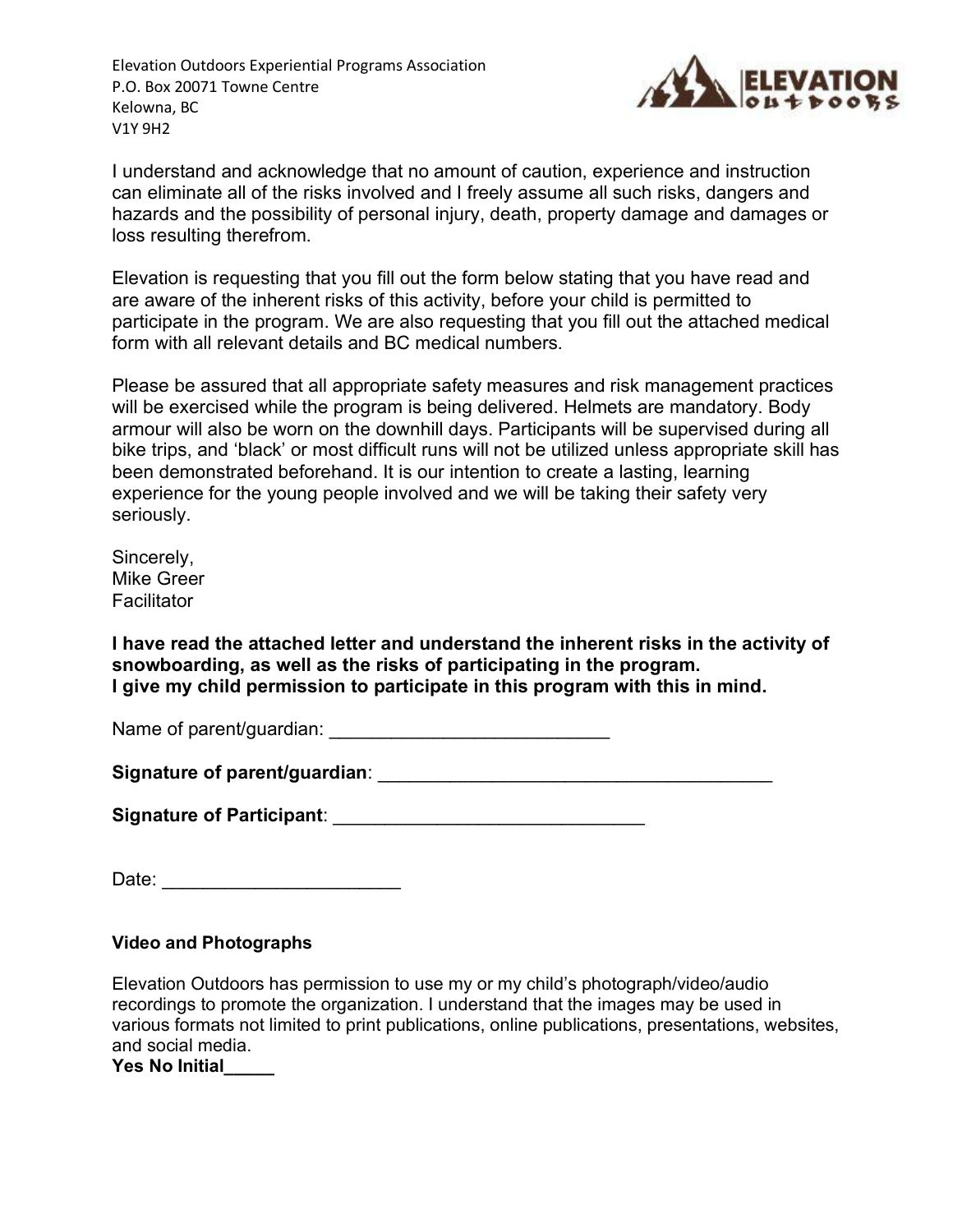

#### **Contacting Youth**

Elevation Outdoors has permission to contact my child by phone (text or call) to confirm program attendance and to communicate with as need arises, during or between program dates.

**Yes No Initial\_\_\_\_\_**

Youth phone number:  $\blacksquare$ 

**Mail to: PO Box 20071 Towne Centre, Kelowna BC, V1W 9H2 or email to info@elevationoutdoors.ca**

This program is brought to you, in part, by:

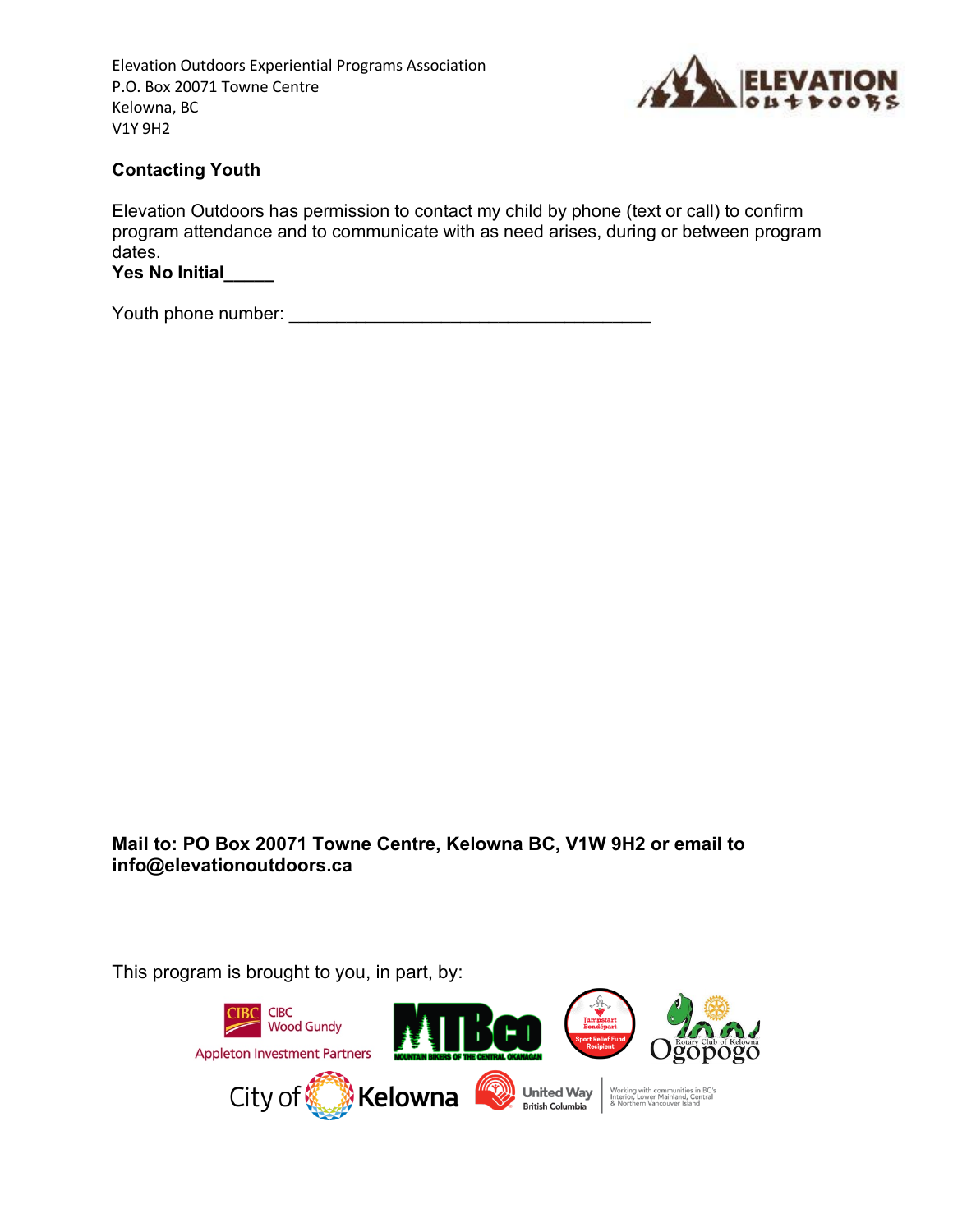

#### **COVID 19 RELEASE OF LIABILITY, WAIVER OF CLAIMS, ASSUMPTION OF RISKS AND INDEMNITY AGREEMENT**

BY SIGNING THIS DOCUMENT YOU WILL WAIVE CERTAIN LEGAL RIGHTS, INCLUDING THE RIGHT TO SUE.

#### **RELEASE OF LIABILITY, WAIVER OF CLAIMS AND INDEMNITY AGREEMENT**

In consideration of the Participant being permitted to participate in Elevation programs, I/ we hereby agree as follows:

1. TO WAIVE ANY AND ALL CLAIMS that I/we have now or may in the future have against Elevation in connection with the Participants participation in Elevation programming, including Elevation's directors, officers, employees, agents, and representatives (all of whom are hereinafter collectively referred to as the "RELEASEES");

2. TO RELEASE THE RELEASEES from any and all liability for any loss, damage, injury or expense that I/we or the Participant may suffer as a result of the Participant participating in Elevation programs due to Covid 19, or due to any cause whatsoever, INCLUDING NEGLIGENCE, BREACH OF CONTRACT, OR BREACH OF ANY STATUTORY OR OTHER DUTY OF CARE, INCLUDING ANY DUTY OF CARE OWED UNDER THE OCCUPIERS LIABILITY ACT, R.S.B.C. 1996, C.337, ON THE PART OF THE RELEASEES;

3. TO HOLD HARMLESS AND INDEMNIFY THE RELEASEES from and against any and all claims, actions, damages, liability and expenses in connection with loss of life, personal injury sustained or damages arising from the Participant participation in Elevation programs, including the loss of any registration fees, and to indemnify Elevation from and against any claims that the Participant may have, now or in the future, against Elevation as a result of the Participant participating in Elevation programs; and

4. This agreement shall be effective and binding upon my/our heirs, next of kin, executors, administrators, assigns and representatives in the event of my/our death or incapacity.

In entering into this Agreement, I/we am not relying upon any oral or written representations or statements made by the Releasees other than what is set forth in this Agreement.

I/WE HAVE READ AND UNDERSTAND THIS AGREEMENT AND I/WE ARE AWARE THAT BY SIGNING THIS AGREEMENT I/WE ARE WAIVING CERTAIN LEGAL RIGHTS WHICH I/WE OR MY/OUR HEIRS, NEXT OF KIN, EXECUTORS, ADMINISTRATORS AND ASSIGNS MAY HAVE AGAINST THE RELEASEES.

This agreement must be completed in full, signed, dated and witnessed before participating in the program.

Witness Name \_\_\_\_\_\_\_\_\_\_\_\_\_\_\_\_\_\_\_\_\_\_\_ Witness Signature \_\_\_\_\_\_\_\_\_\_\_\_\_\_\_\_\_\_\_\_\_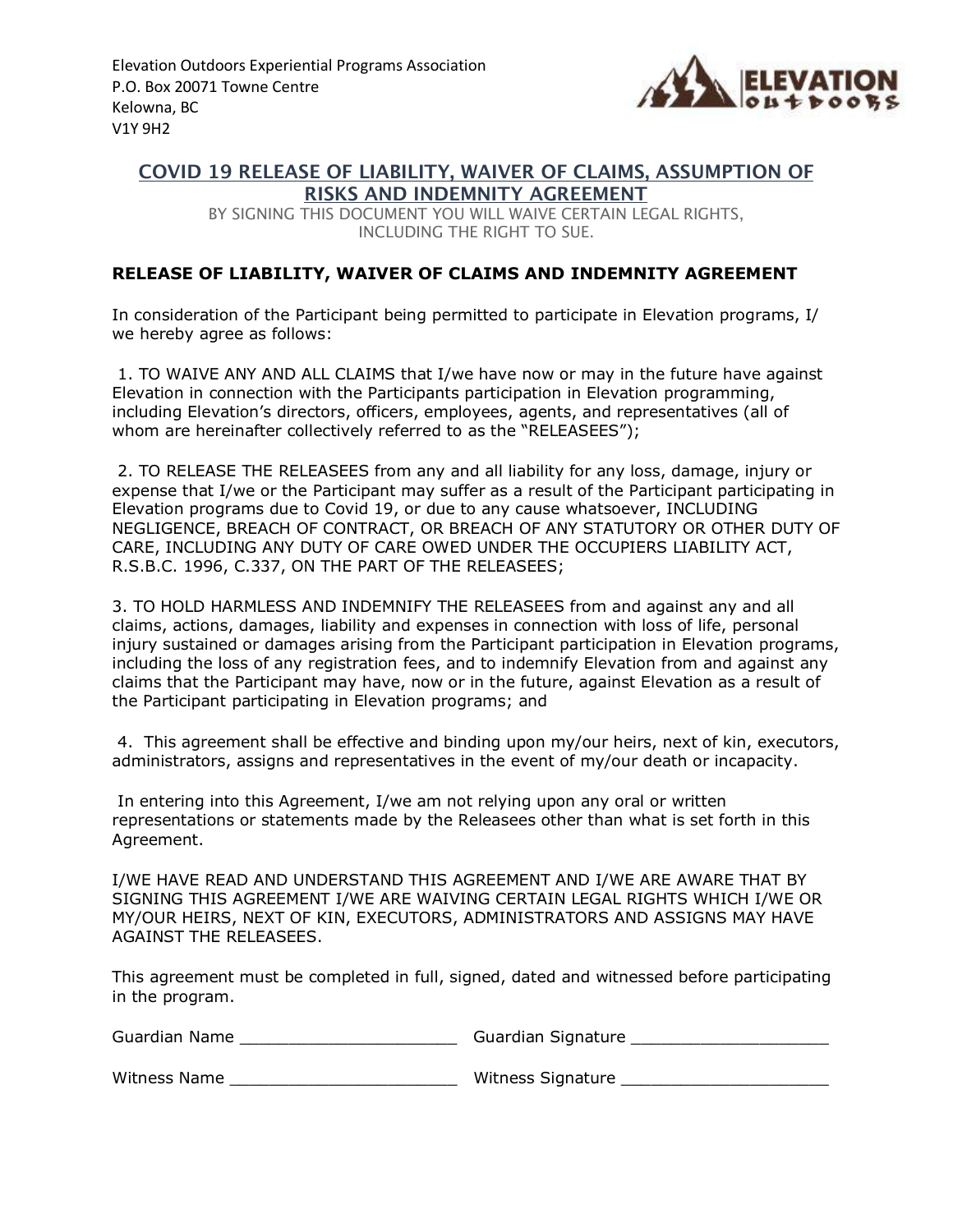#### Participant's Medical Form

| BC Med Care Card #_______________________________                                                                                                                                                                                                                                                                                                                                                                                                                                                                                                                           |  |  |  |  |
|-----------------------------------------------------------------------------------------------------------------------------------------------------------------------------------------------------------------------------------------------------------------------------------------------------------------------------------------------------------------------------------------------------------------------------------------------------------------------------------------------------------------------------------------------------------------------------|--|--|--|--|
| Date of birth (year, month, day): __________________________                                                                                                                                                                                                                                                                                                                                                                                                                                                                                                                |  |  |  |  |
|                                                                                                                                                                                                                                                                                                                                                                                                                                                                                                                                                                             |  |  |  |  |
|                                                                                                                                                                                                                                                                                                                                                                                                                                                                                                                                                                             |  |  |  |  |
| Phone # (hm)_______________(wk)_______________(cell)__________                                                                                                                                                                                                                                                                                                                                                                                                                                                                                                              |  |  |  |  |
| Emergency contact name: _________________________ ph #_________                                                                                                                                                                                                                                                                                                                                                                                                                                                                                                             |  |  |  |  |
|                                                                                                                                                                                                                                                                                                                                                                                                                                                                                                                                                                             |  |  |  |  |
|                                                                                                                                                                                                                                                                                                                                                                                                                                                                                                                                                                             |  |  |  |  |
|                                                                                                                                                                                                                                                                                                                                                                                                                                                                                                                                                                             |  |  |  |  |
|                                                                                                                                                                                                                                                                                                                                                                                                                                                                                                                                                                             |  |  |  |  |
|                                                                                                                                                                                                                                                                                                                                                                                                                                                                                                                                                                             |  |  |  |  |
|                                                                                                                                                                                                                                                                                                                                                                                                                                                                                                                                                                             |  |  |  |  |
|                                                                                                                                                                                                                                                                                                                                                                                                                                                                                                                                                                             |  |  |  |  |
|                                                                                                                                                                                                                                                                                                                                                                                                                                                                                                                                                                             |  |  |  |  |
|                                                                                                                                                                                                                                                                                                                                                                                                                                                                                                                                                                             |  |  |  |  |
|                                                                                                                                                                                                                                                                                                                                                                                                                                                                                                                                                                             |  |  |  |  |
| Diabetes Y N<br>Phobias Y N                                                                                                                                                                                                                                                                                                                                                                                                                                                                                                                                                 |  |  |  |  |
| Previous concussion(s) $Y N$<br>Bleeding disorder Y N                                                                                                                                                                                                                                                                                                                                                                                                                                                                                                                       |  |  |  |  |
|                                                                                                                                                                                                                                                                                                                                                                                                                                                                                                                                                                             |  |  |  |  |
| Ankle/knee/joint problems? Y N<br>Epilepsy Y N                                                                                                                                                                                                                                                                                                                                                                                                                                                                                                                              |  |  |  |  |
|                                                                                                                                                                                                                                                                                                                                                                                                                                                                                                                                                                             |  |  |  |  |
| answered: __________________________                                                                                                                                                                                                                                                                                                                                                                                                                                                                                                                                        |  |  |  |  |
|                                                                                                                                                                                                                                                                                                                                                                                                                                                                                                                                                                             |  |  |  |  |
|                                                                                                                                                                                                                                                                                                                                                                                                                                                                                                                                                                             |  |  |  |  |
| <b>Medical History</b><br>(please circle yes 'Y' or no 'N' to the following questions)<br>1. Has your child ever suffered any form of Asthma? YN<br>If yes, do they take any medication for it? What type?<br>2. Has your child ever suffered any form of Allergy? Y N<br>If yes, what are they allergic to and what, if any, medication is taken?<br>3. Does your child have any of the following conditions?<br>Migraines/headaches Y N<br>Heart condition Y N<br>Hearing disorder Y N<br>Seeing disorders Y N<br>Please provide details of questions for which 'yes' was |  |  |  |  |

In the last 14 days, has your child exhibited any of the symptoms of COVID-19 (ie. fever, dry cough, tiredness, shortness of breath/difficulty breathing)?  $Yes$   $\_\_$  No $\_\_$ 

4. Date of last Tetanus injection? \_\_\_\_\_\_\_

(if not within last 10 years, participant may receive a tetanus injection by a medical officer if they receive a tetanus prone wound)